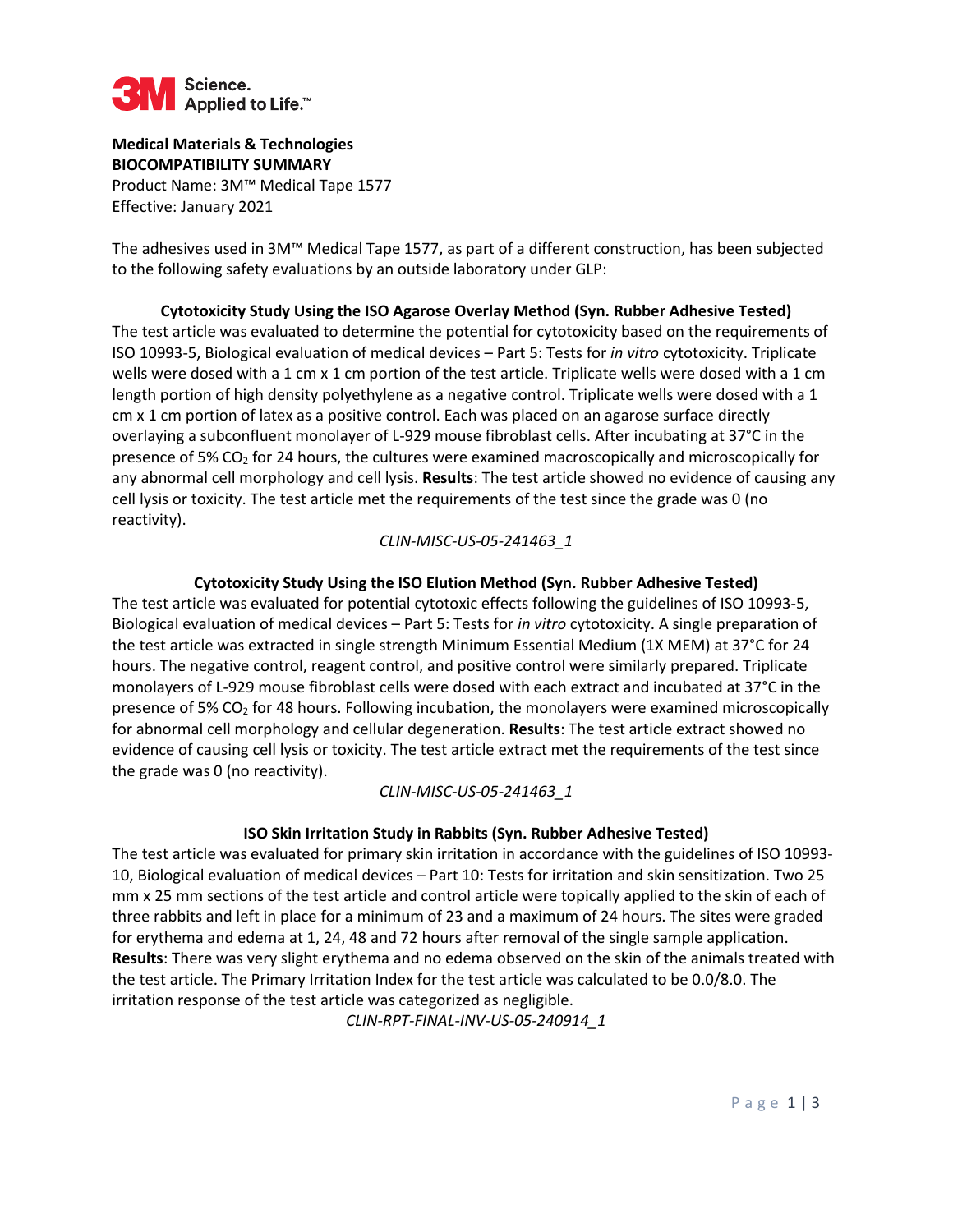

**Medical Materials & Technologies BIOCOMPATIBILITY SUMMARY**  Product Name: 3M™ Medical Tape 1577 Effective: January 2021

**ISO Guinea Pig Maximization Sensitization Test (Syn. Rubber Adhesive Tested)** 

The test article was evaluated for the potential to cause delayed dermal contact sensitization in a guinea pig maximization test (GPMT). This study was conducted based on the requirements of ISO 10993-10, Biological evaluation of medical devices – Part 10: Tests for irritation and skin sensitization. The test article was extracted in 0.9% sodium chloride USP and sesame oil, NF. Each extract was intradermally injected and occlusively patched to ten test guinea pigs (per extract). The extraction vehicle was similarly injected and occlusively patched to five control guinea pigs (per vehicle). Following a recovery period, the test and control animals received a challenge patch of the appropriate test article extract and the vehicle control. In addition, the test article was applied to the same animals. All sites were scored for dermal reactions at 24 and 48 hours after patch removal. **Results**: The test article extracts and the test article showed no evidence of causing delayed dermal contact sensitization in the guinea pig. The test article was not considered a dermal sensitizer in the guinea pig maximization test. *CLIN-RPT-FINAL-INV-US-05-240914\_1* 

**Cytotoxicity Study Using the ISO Agarose Overlay Method (Acrylic Adhesive Tested)** 

The test article was evaluated to determine the potential for cytotoxicity based on the requirements of International Organization for Standardization (ISO 10993-5): Biological Evaluation of Medical Devices – Part 5: Tests for *In Vitro* Cytotoxicity. Triplicate wells were dosed with a 1 cm x 1 cm portion of the test article. Triplicate wells were dosed with a 1 cm length of high density polyethylene as a negative control. Triplicate wells were dosed with a 1 cm x 1 cm portion of latex as a positive control. Each was placed on an agarose surface directly overlaying a sub-confluent monolayer of L-929 mouse fibroblast cells. After incubating at 37 $^{\circ}$ C in the presence of 5% CO<sub>2</sub> for 24 hours, the cultures were examined macroscopically and microscopically for any abnormal cell morphology and cell lysis. **Results**: The test article showed no evidence of causing any cell lysis or toxicity. The test article met the requirements of the test since the grade was less than a grade 2 (mild reactivity).

*CLIN-MISC-US-05-225865\_2*

#### **Cytotoxicity Study Using the ISO Elution Method (Acrylic Adhesive Tested)**

This *in vitro* study was conducted to evaluate the test article for potential cytotoxic effects following the guidelines of International Organization for Standardization 10993-5, Biological Evaluation of Medical Devices, Part 5: Tests for *In Vitro* Cytotoxicity. A single preparation of the test article was extracted in single strength Minimum Essential Medium (1X MEM) at 37°C for 24 hours. The negative control, reagent control, and positive control were similarly prepared. Triplicate monolayers of L-929 mouse fibroblast cells were dosed with each extract and incubated at 37°C in the presence of 5% CO<sub>2</sub> for 48 hours. Following incubation, the monolayers were examined microscopically for abnormal cell morphology and cellular degeneration. **Results**: The test article extract showed no evidence of causing cell lysis or toxicity. The test article extract met the requirements of the test since the grade was less than a grade 2 (mild reactivity).

*CLIN-MISC-US-05-225864\_1*